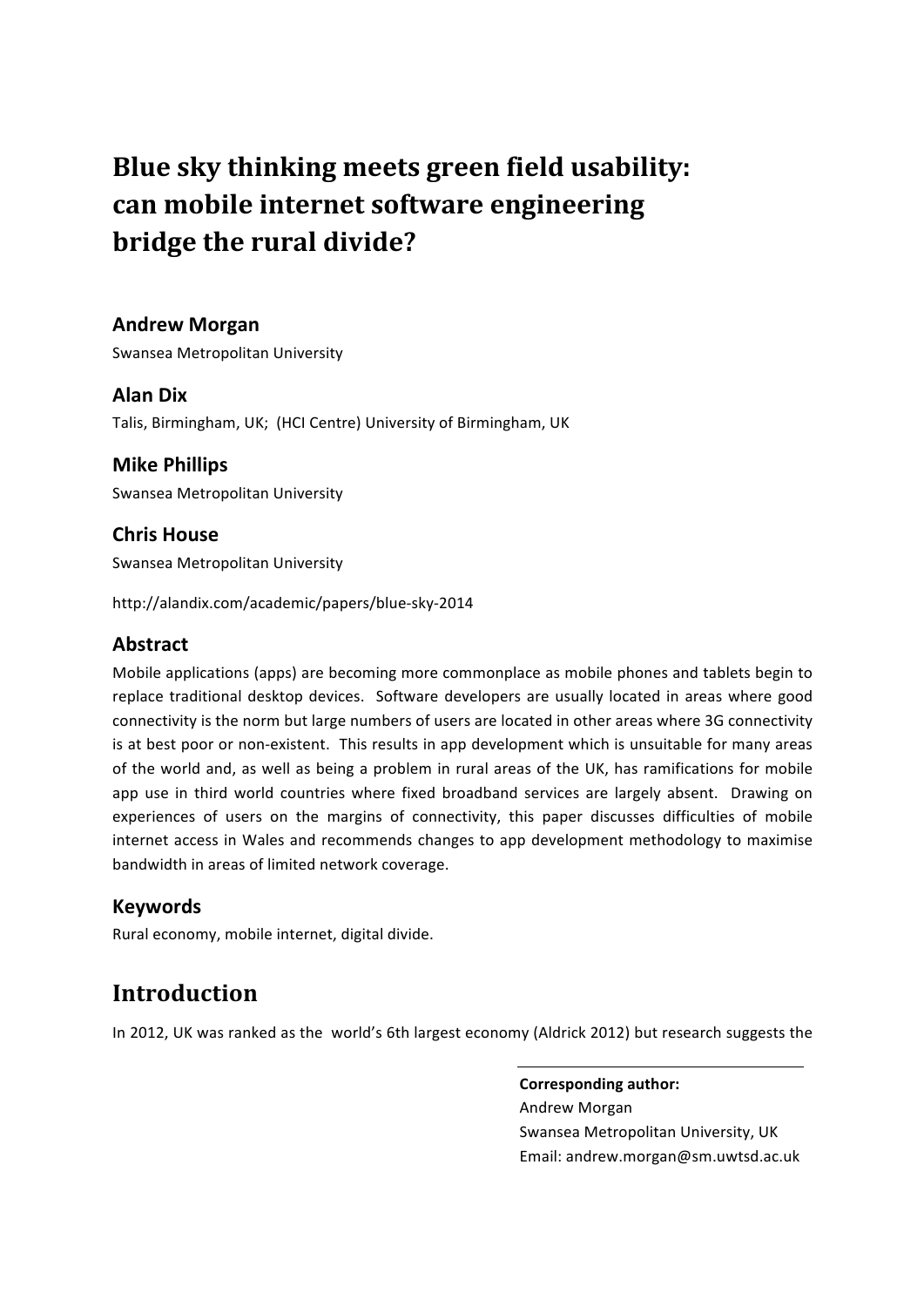3G coverage even in large areas of population can vary considerably (BBC 2011). The mobile provider Everything Everywhere (EE), previously known as Orange, suggests 98% of UK population is covered by a 3G signal (E.E. 2013) but population coverage does not equate to land coverage and many of those users who live in an area with good mobile signals find as they travel through rural areas that they are unable to access services on the move. This problem is even more acute for those who live in these areas, and in particular, rural Wales has both poor broadband and mobile coverage. 

This could be viewed as a minor irritation if it were not that IT has become an essential or significant part of many areas of personal and business life. Furthermore, lack of access tends to correlate with factors such as age, remote and rural communities, and socio-economic status (RSE 2013). In other words the digital divide is exacerbating existing divisions in society, selectively disadvantaging the weak and those at the social, economic or physical margins of society.

In this paper we look at some of the factors influencing this issue. We focus principally on the situation in Wales which has particular problems within the UK as it has a relatively high rural population and difficult topography for data transmission. However, we hope that the lessons are applicable more widely.

The paper draws on two major sources of primary data as well as existing published material from others. The first is a programme of testing of tourism-related apps in both rural and urban areas; as these were designed for tourism use, it would be expected that these would be usable in scenic areas outside the major centres. The second is a 100 day, 1000 mile, walk by the second author, Dix, which took him around the entire periphery of Wales including border areas between England and Wales and the entire 870 miles of the welsh coastline (Dix 2013). Methodologically this was a technically and socio-economically focused version of what ecologists call a 'foot transect' (Cressman 2001; Macfarlane 2012) and took him through many rural coastal communities as well as the waterside areas of major cities. One of the main purposes of the walk was to explore issues of digital (non)-inclusion in rural communities through which he passed.

In both of these, connectivity proved to be an enduring issue with data-hungry apps hanging either due to low-bandwidth or a failure to build into apps a mechanism to monitor and respond to varying levels of connectivity.

As well as emphasising problems of connectivity and software design that bedevil life 'at the margins', we outline potential solutions and ameliorating strategies for government policy, community action and software design.

## **The need for IT**

Over recent years the Internet and web have become deeply embedded in every aspect of business and civil life.

For business. Software creation in developed countries relies on a solid IT infrastructure to deliver internet based products to consumers. A study in Japan found that affluent young people have the most positive attitude to use of mobile internet services (Okazaki 2006) yet profits that can derived from delivering services to this demographic cannot be realised without a robust and readily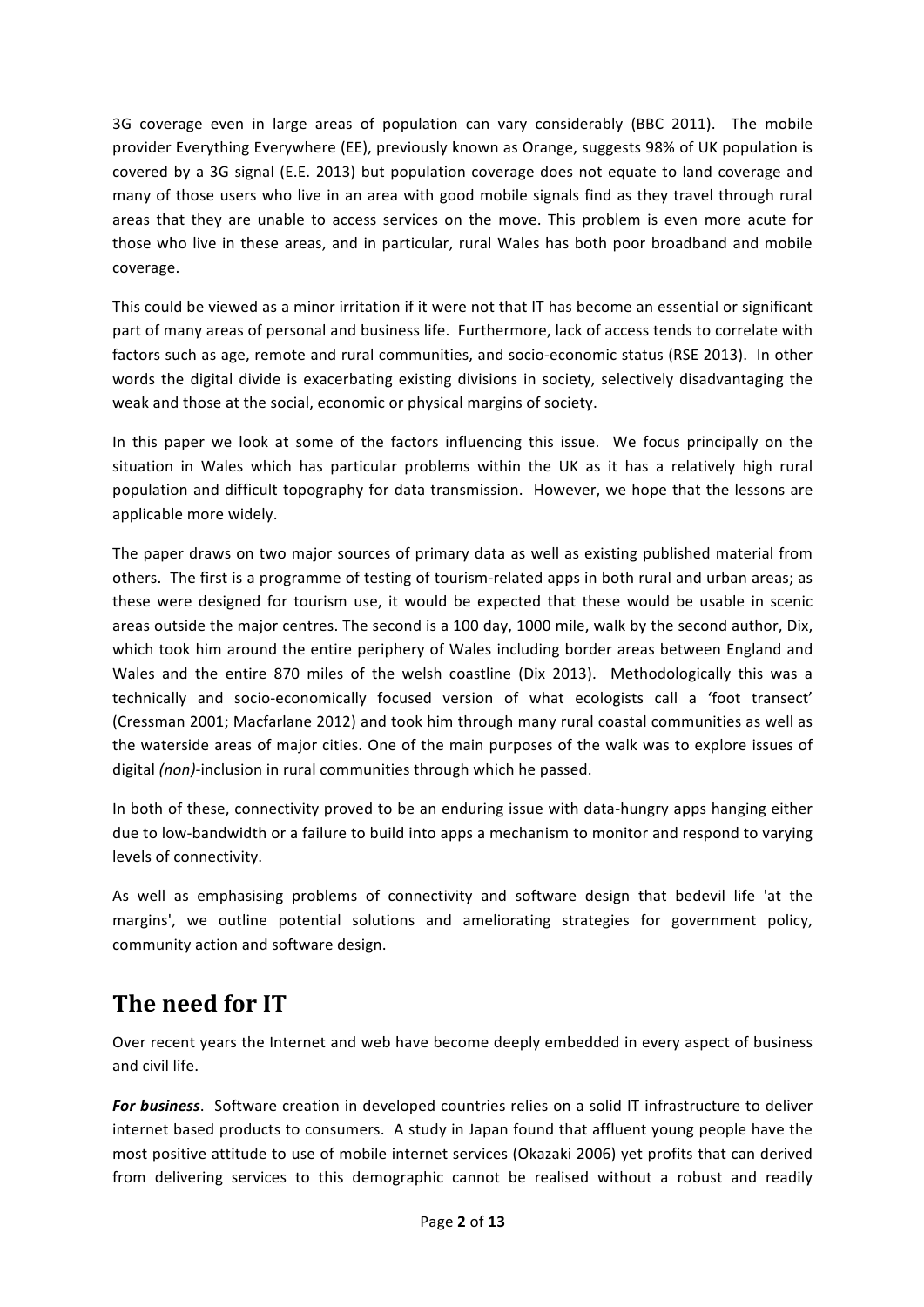available mobile service. In addition to youth services, Japanese housewives and company executives also understand the usefulness of mobile services and engage with them. Such ubiquity of need for mobile services in rural areas points to economic gain to be achieved where sufficient connectivity can be provided. The UK Governments Broadband Policy emphasises this message:

"The business benefits of high speed broadband are huge. You can expand your customer base rapidly by selling online, get free marketing and build your *brand through social media*."

(UK Government 2013)

For consumers. In October 2013, 10.5% of all retails sales in the UK were made online (ONS 2013). In rural areas with fewer shops and greater distances to travel, Internet purchasing is even more important than in towns. Furthermore, it is increasingly the case that Internet prices are cheaper and offer greater selection than face-to-face sales; for example, Ryanair's policy of charging for airport issuing of boarding passes or  $UK$  rail tickets which have a £1 over-the-counter surcharge. Consumers without the Internet pay more.

**For tourism.** While some tourists may wish to 'get away' from technology, many others wish to actively use new mobile internet services at their holiday destination (Poslad, Laamanen et al. 2001; Brown and Chalmers 2003; Schwinger, Grün et al. 2005; Kim, Park et al. 2008; Ryan and Rao 2008) and the evidence is that a large proportion of professionals do periodically check work emails (BBC 2011; BBC 2013; Kellaway 2013) as well as more general personal use of technology; thus internet availability becomes a significant differentiator, especially at the high-end of the market. In addition, the ability to find businesses is more important in rural areas where they may be scattered, although this is precisely where location-based services are likely to fail. The importance of mobile access for tourism is emphasised by the Geovation programme which funded a number of apps related to the Wales Coast path. This is also evident on the ground; in Monmouth, "the world's first Wikipedia Town", the Monmouthpedia project has placed QR codes on virtually every shop and place of interest. Similarly, small HistoryPoints markers can be found at many points in mid and north Wales (HistoryPoints 2013), with QR codes leading back to the HistoryPoints.org website, although some of these are found in places with limited mobile signal where the QR code is somewhat redundant.

For citizenship. Government services as well as private business is making greater use of the web. As well as ease of access, there are sometimes penalties for paper-based or physical access to services. For example, VAT and Income Tax returns must be submitted a month earlier in paper form than electronically, although an attempt to make electronic VAT submission mandatory was overturned after a legal challenge (Gledhill 2013). The UK government's flagship 'Universal Credit', which replaces most other benefits, is delivered entirely through the Internet, but pilots have found that half of all claimants have not been able to complete the online forms, not least because 47% do not have access to the internet at home (Citizens Advice Bureau 2013; Sherman 2013).

**For education.** The Internet has become a central part of education, but unequal access at school and at home can deepen the digital divide. In a recent survey fifty per cent of Welsh schools reported a problem accessing internet services required by their national curriculum (W.G. 2013) which will lead to a generation of Welsh children disadvantaged in comparison to their English counterparts. A report commissioned by the Joseph Rowntree Foundation looked at factors that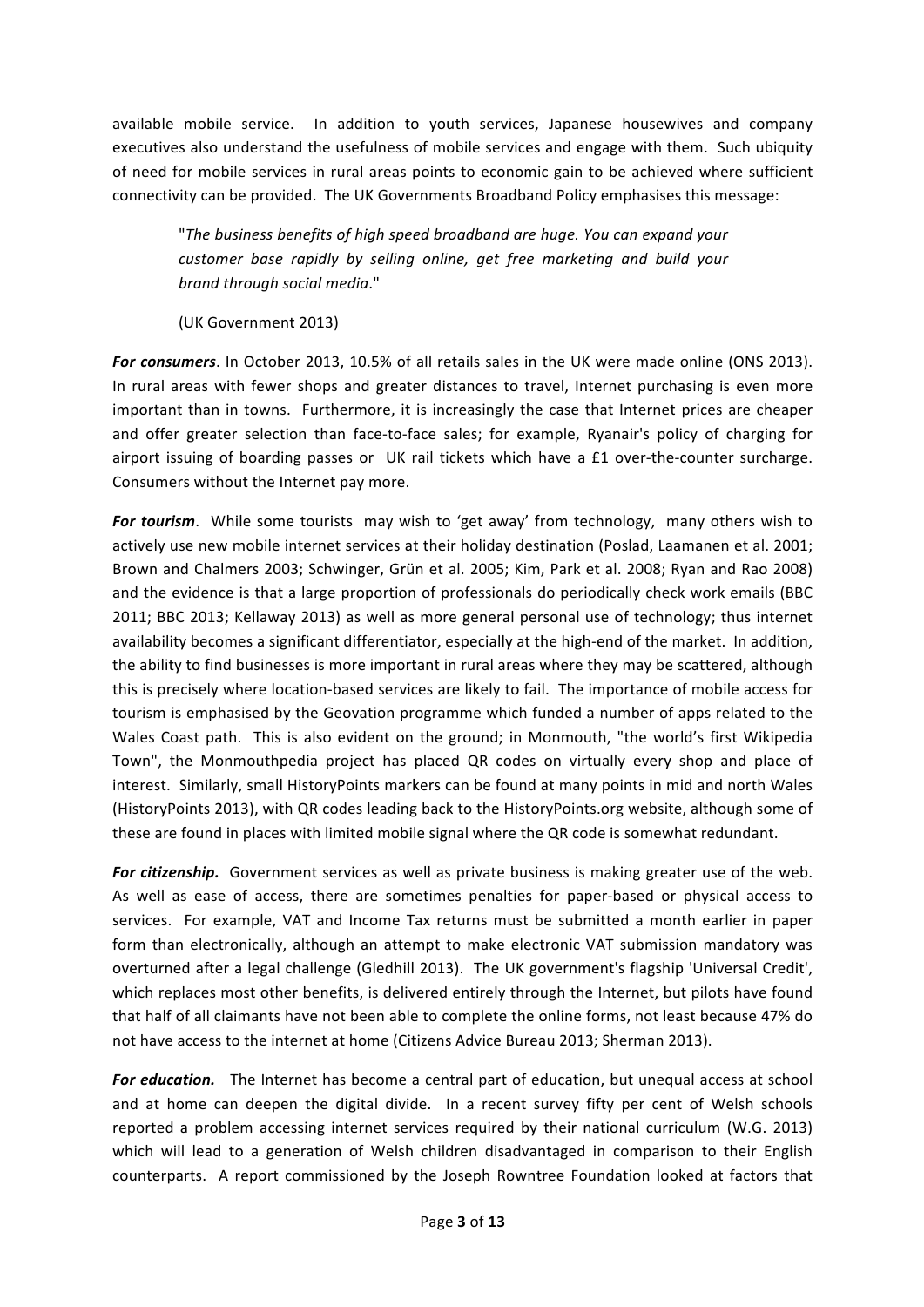influence the lower educational attainment of children from poorer backgrounds. It found that "access to a computer and the internet" was a key factor during secondary education, with only 46% of poorer homes having computer access compared with 97% for richer homes (Goodman and Gregg 2010).

# **Barriers to rural IT**

#### *Mobile internet connectivity*

In developing countries mobile phones are often the major way in which people access the internet, but even in developed countries with high levels of established computer use, mobile data use is also growing. "In Q1 2013 49% of adults used their mobile phones for internet access" (Mobile Operators Association 2013). This has led to the 'mobile first' design philosophy (Wroblewski 2011).

The Mobile Operators Association clams that 3G coverage extends to "99.1% of UK premises" and "97.7% in Wales" (Mobile Operators Association 2013). However, a BBC crowd-sourced map of the UK in 2011 found that users experienced levels closer to 75% despite the industry figure at the time being in excess of 90% (Wakefield 2011). The discrepancy is partly that while the core metric for mobile operators is the number of premises covered, real use by consumers, even those who live and work in urban areas, involves travel through less populated areas where coverage is far lower. For those actually living in such areas, the picture can be quite bleak.

Ofcom's independent coverage map of the UK shows this clearly, with large tracts of land including the vast majority of Wales, Scotland and Northern Ireland in the bottom coverage with less than 25% of the area with 3G access. For Wales only the major conurbations of South Wales and Flintshire in the extreme North West were out of this bottom category, with most of this area at less than 50% coverage for even 2G service (Ofcom 2013).

This accords precisely with Dix's experience on the ground. Down the coast from North Wales until Llanelli in the South, and in the Welsh-English borders, there were only two brief periods of 3G access and that in very localised areas of two major University cities, Aberystwyth and Bangor. The majority of the time there was either no signal at all or two bars of GSM, with very occasional 2G.

Even in or near the city, things are far from perfect. When close to Swansea, a major city in the South, where there was a strong 3G signal, data access was actually better when this was turned off and the phone used GSM only. We assume this was due to high levels of contention on the 3G network with other users downloading data intensive files such as videos. Morgan's testing of apps within urban areas such as Cardiff, the capital city of Wales, also revealed problems with delivery of high volumes of data on 3G. That there is 'coverage' does not equate to service; a point echoed by O2's response to the BBC crowd-sourced survey:

"The results don't show the 'experience' on each network - for example, speed or the *ability* to hold a connection. Simply having coverage does not quarantee a good service." - O2 as quoted in (Wakefield 2011)

Local people's experiences also matched this picture. One woman said that she used Orange as it has the best coverage in West Wales. However, when asked about 3G, she replied "only in Cardiff".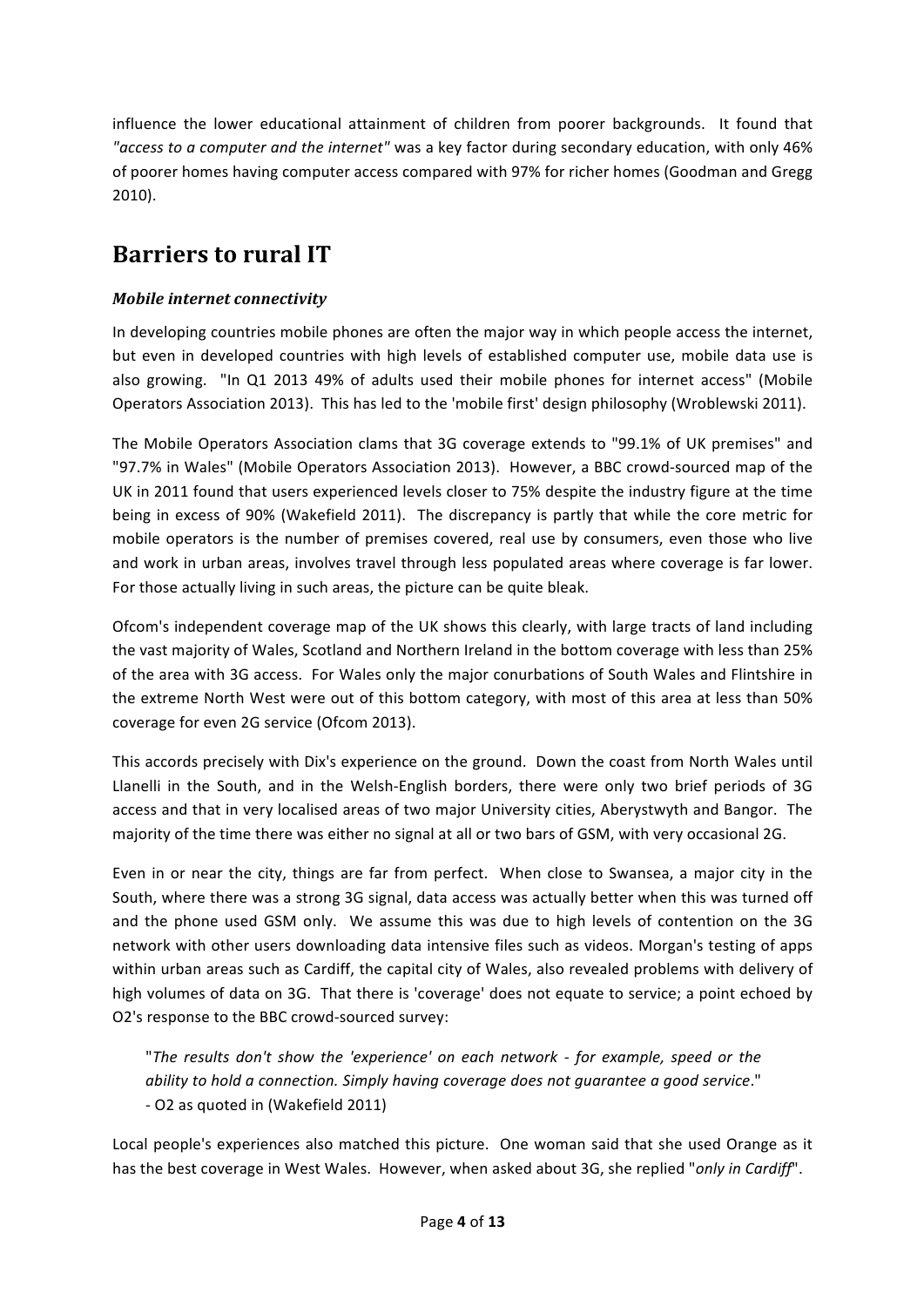In fact, EE (the merger of Orange and T-Mobile) coverage maps do show extensive 3G availability around the Welsh coast. However, closer examination of coverage maps both in Wales and elsewhere shows that the masts are aimed out to sea, basically to give service to shipping. This means there is better service one mile out to sea than on the land and although it provides a very important service to small boats that may not have radio, the reason is not safety. It is that yacht owners tend to be from higher socio-economic groups than those living on the coast. Quite reasonably for profit making companies, connectivity follows money.

#### *Fixed connectivity*

Research indicates that even teenage mobile internet use is still an extension rather than a replacement for PC internet browsing (Lin, Zhang et al. 2013) and that users require a similar browsing experience between mobile and desktop devices (de Reuver, Ongena et al. 2013). This is backed up by global statistics on mobile use which shows that even in India, with one of the highest levels of mobile internet access, only 70% are 'mobile only', whilst in the UK and US the figure is only 22% and 25% respectively (mobiThinking 2013); this demonstrates that even amongst mobile internet users, desktop use is still important. Social factors influence advanced mobile services adoption (López-Nicolás, Molina-Castillo et al. 2008) yet technological issues can adversely affect acceptance. German research suggests laptop internet browsing was still three times that of iPads (Gerpott, Thomas et al. 2013) but iPhone users are more active than Android customers (Gerpott, Thomas et al. 2013); and global data suggest that still only 10% of page views are from mobile devices, although the figure is growing rapidly.

So, while mobile access is important, fixed broadband use is at least as important.

Sadly, the picture here is no better. Where it was possible to obtain WiFi access in a variety of cafes, hotels and bed and breakfasts (that is both commercial and domestic premises), the connection was not only relatively low bandwidth (compared with urban areas), but often 'patchy'; that is the service would often drop for a few seconds or minutes.

As we shall describe later, this patchiness is often more problematic than the low bandwidth, which simply makes things slower. The difference between the two may not be obvious to normal users, who will simply experience slow or unreliable connections. Indeed the patchiness will also reduce experienced bandwidth as TCP, one of lowest level of Internet protocols assumes relatively stable connection characteristics, and its attempt to infer bottlenecks using 'slow start' will back off to slower rates of transfer if it experiences a temporary break (Stevens and Wright 1994).

Although the above experiences are focused on a transect of the Wales coast, they are typical of rural areas across the UK. A DEFRA report in 2013 found that whilst 95-99% of urban areas in England had adequate internet, this dropped to 50-70% in rural areas (DEFRA 2013); it should be noted that even these low figures underestimate the problem as they include the vast prosperous and easily accessible rural areas of the South East.

#### *Attitudes and understanding*

Above we wrote, "where it was possible to obtain WiFi access", as it was often impossible to find any form of Internet.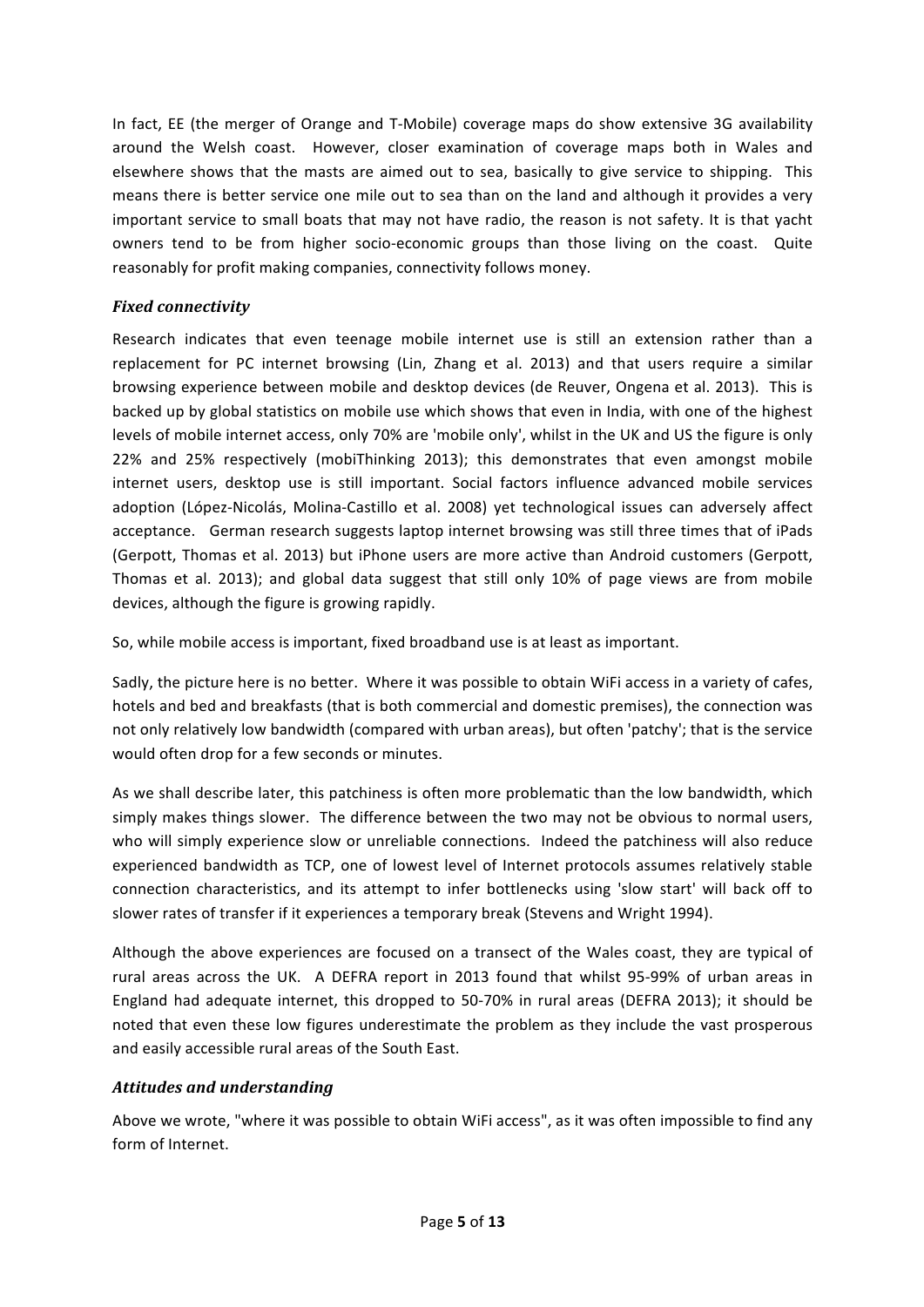Sometimes this is a deliberate and positive choice; for example, although in Monmouth, the Monmouthpedia project has installed free WiFi in several areas, some teashops deliberately do not have WiFi to encourage a technology-free atmosphere.

Often the problem was with the complexity of installing and using Internet equipment. In one bed and breakfast, when Dix asked for the WiFi access key, he was given the admin password for the router box. In other establishments WiFi would be offered, but in practice not work for a variety of reasons. At one of the largest hotels in Machynlleth, a major town in central West Wales, he was told that the free WiFi, "may work", but that they didn't charge "because it was not reliable".

Perhaps most worrying were the times where businesses and individuals showed lack of understanding of both developing needs of their visitors and disadvantages faced by future generations of these communities. Internet availability is increasingly being used as a differentiator in holiday accommodation choice, yet, in one establishment, when asked about WiFi, Dix was told, without a hint of irony, "we're not that modern".

Again, this is not a problem purely of rural Wales. Townsend et al. describe a number of factors related to digital literacy and deprivation that are limiting UK rural internet adoption, in addition to the obvious lack of provision (Townsend, Sathiaseelan et al. 2013)

Happily there are counter examples, in particular many beach cafes catering for younger 'surfer' communities provide free WiFi, as do some community shops. This is not confined to the young; two elderly ladies described their attempts to get Internet into their local village hall.

Sadly, the latter had been frustrated by another woman, who was the 'gatekeeper' of many community activities. She ostensibly regarded the Internet as a passing fad, although this may have been a cover for fear of the technology.

# **Software design**

Poor connectivity is a problem in itself, meaning that access is intermittent or slow. However, this is made substantially worse by the design and engineering choices in software.

Use of mobile internet was tested in a number of areas within urban and rural areas, particularly focusing on tourism apps and feedback received from other users regarding issues experienced at margins of connectivity. Mobile apps using online Google maps or Open Street Map frequently failed to deliver all the map tiles for the area, leaving a blank square where a tile could not be downloaded. These apps did not appear to be programmed to reattempt download of failed squares in areas of poor connectivity. Mere surfing of the Internet in many rural areas was often a hit and miss affair with likelihood of tourists not having access to local tourist-based information.

Testing of these apps in rural locations consistently revealed limitations in both app design and connectivity with data-intensive tasks such as delivering map tiles to a mobile device failed or partially failed. Testing within urban areas such as Cardiff, the capital city of Wales also revealed problems with delivery of high volumes of data on 3G. Limitations to this research were in the area of connectivity measurement, lack of spatial information regarding distance to mobile masts and measurement of effects of topology on mobile connectivity.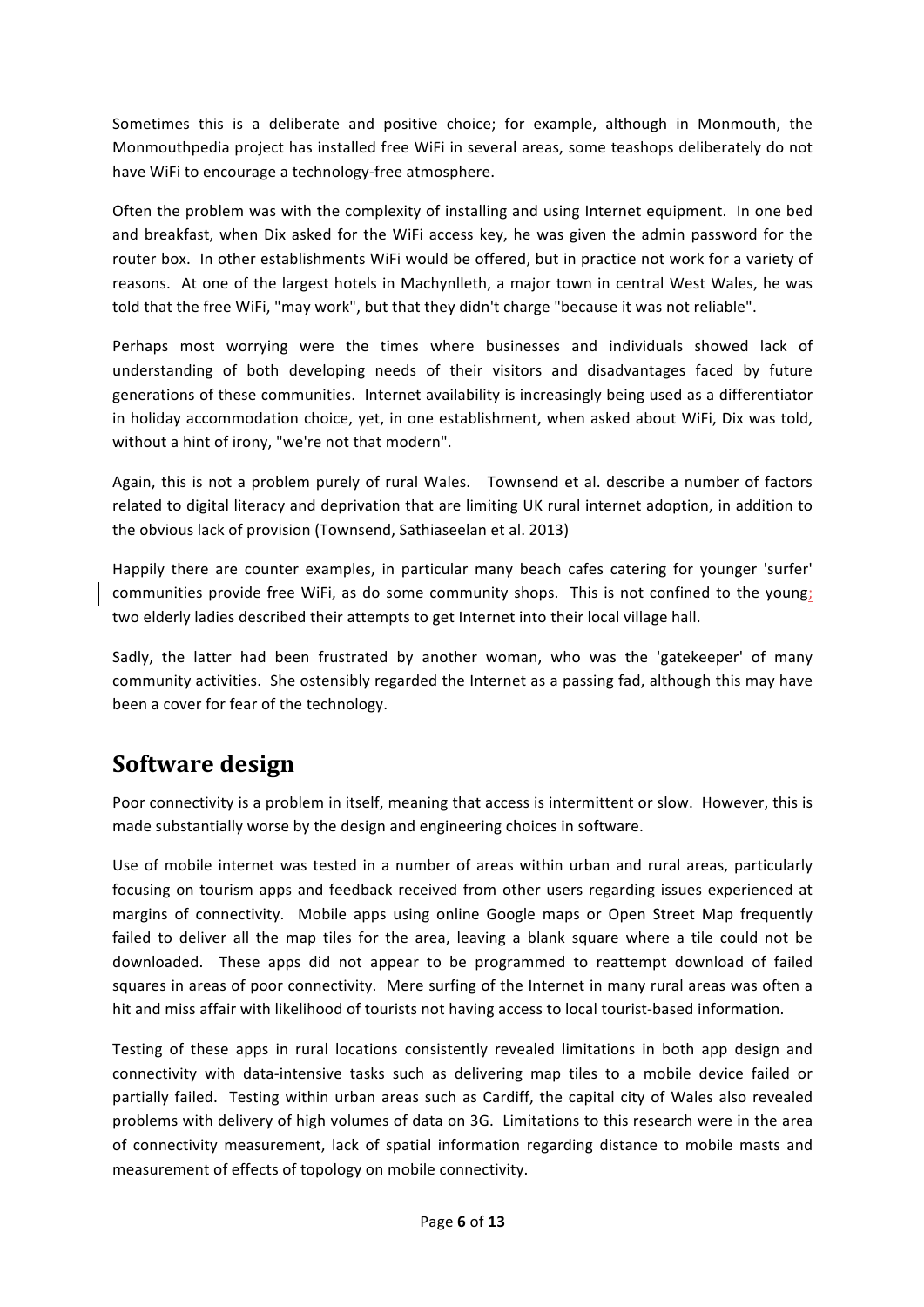Many of the apps now being created for mobile infrastructure rely on availability of a stable and strong connection and are often designed in offices where good connectivity is present. For example, Twitter uses only 140 characters to produce a tweet but the app consistently fails to work in areas of low connectivity due to the amount of data which servers try to send to a mobile device. In addition, the Twitter app appears to request large parts of the users 'feed' before it initialises the screen to allow a status update, this makes the application effectively 'hang' in most areas of coastal Wales.

Similar problems were faced with Flickr's photo uploader on fixed WiFi connections due to the 'patchy' nature of rural broadband. The desktop app seems to lack appropriate timeout or retry behaviours, so that after a short break in connectivity the app hangs and never recovers.

The problem is often that these apps have been designed implicitly assuming 'Silicon Valley' levels of connectivity. In fact, the best application in areas of low or intermittent signal is email, probably because its protocols were designed in the 1970s with slow networks and connections often established over dial-up lines. That is, the historic underlying connectivity assumptions for email technology development more closely matched the modern-day rural context.

However, even bespoke apps designed for use in Wales experienced problems. Managers of a national website provided feedback on (un)suitability of commissioned apps and their attempts to circumvent such problems. Their feedback suggested users were not able to use The Peoples' Collection app due to connectivity and usability (our own observations suggest power consumption may also be an issue, although this is probably common to all GPS-based applications). The Welsh Government (WG) commissioned the development of The People's Collection site to create a digital repository for Welsh culture. A mobile app was developed in London to compliment the site and was supposed to be able to record and upload GPX recordings of walking trails for inclusion on this database. The app required a 3G signal to sign into the system but most of rural Wales does not have sufficient coverage to make this possible. Online map tiles of the user's location could not be downloaded due to lack of reception.

## **Challenges/solutions**

We have outlined some of the current problems with rural Internet and, in particular, mobile access to Internet. There are many levels at which these problems can be tackled: public policy, community action or technical design. These are not independent. For example, the UK government has a fund to aid local communities in procuring broadband access.

Ameliorating solutions at a small scale can mask larger scale issues. (Irani, Vertesi et al. 2010) discussing (Ferguson 1990), note that development regimes have:

> "*systematically avoided confronting the actions of large-scale actors such as governments and corporations ... instead seeking behavioral, educational, and market-based solutions at the local level".*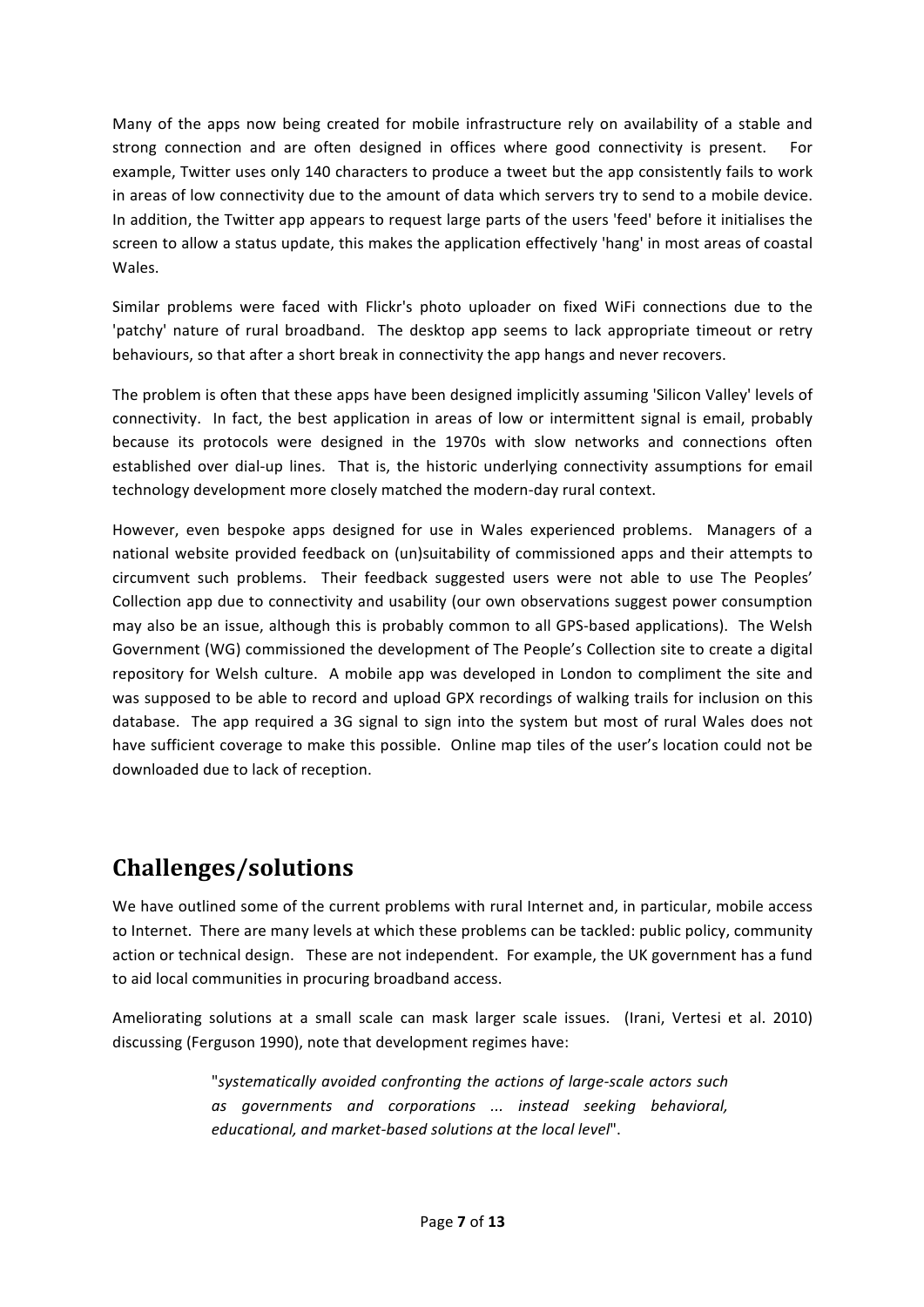While this statement was made in the context of the developing world, it is no less true in rural areas of the UK. For this reason we will start our analysis with public policy and infrastructure. However, it is often the case that these large scale solutions are outside the control of those on the ground, so we also consider issues at the level of software design and community engagement.

#### *Public policy and infras*t*ructure*

Enabling widespread Internet use is a global issue; for example, Thai research points to a need for greater competition and infrastructure improvement to stimulate mobile internet usage (Srinuan, Srinuan et al. 2012); in some Nordic counties the distribution of 4G licences have been based on breadth of access rather than maximising Government revenue; and in India the Universal Service Obligation enshrined in the Indian Telegraph Act 1885 (and updates) guarantees "*access to telegraph* service to people in rural and remote areas at affordable and reasonable prices" (MCIT 2013)

For the UK the European context is particularly important and currently policy decisions for mobile standards in Europe rests with over 1000 different bodies and to ensure workable standards are achieved, there is a requirement for an overall policy making body to oversee infrastructure development that carries and processes mobile transactions (Funk 2011). Such a body would need to take into account varying levels of connectivity and ensure platforms are designed to maximise low bandwidth.

It was in the UK, in the early 19th century that the Penny Post was developed, one price anywhere postage that revolutionised business and private communications (British Postal Museum & Archive 2013). The Indian Telegraph Act is part of the colonial out flowing of this. The web has had a similar revolutionary impact in our time and is also the invention of a Britain, as celebrated in the Olympic opening ceremony. So it seems perverse that rural access is such a problem today.

Happily, the UK government has committed itself to delivering 'superfast broadband' to 90% of homes by 2015, increasing to 99% by 2018, with rural access a key part of this (Gov.UK 2013; McCaskill 2013a). However, one of the instruments of this is planned to be via 4G (McCaskill 2013b); if past experience of 3G access is repeated this will again leave many areas lacking effective Internet access.

3G and 4G coverage will probably never fully extend into many areas of the world where it is not economic to provide additional infrastructure. Similarly, cable-based internet provision is an expensive option and it may never prove economic or feasible physically to connect some rural areas to the internet.

The Welsh Government has recognised the need to 'bridge the rural divide' and has announced the launch of the largest partnership of its kind with British Telecom (BT) to install 3000 new fibre optic cabinets in Wales in order to provide by 2016 'super-fast' broadband in rural areas which eventually will serve 96% of businesses and homes (W.G. 2013). Entitled, 'Superfast Cymru', this initiative points the way for other national governments to undertake similar initiatives to ensure digital inclusiveness otherwise lack of infrastructure will continue to support a 'rural divide' where a large percentage of a country's population cannot access internet services.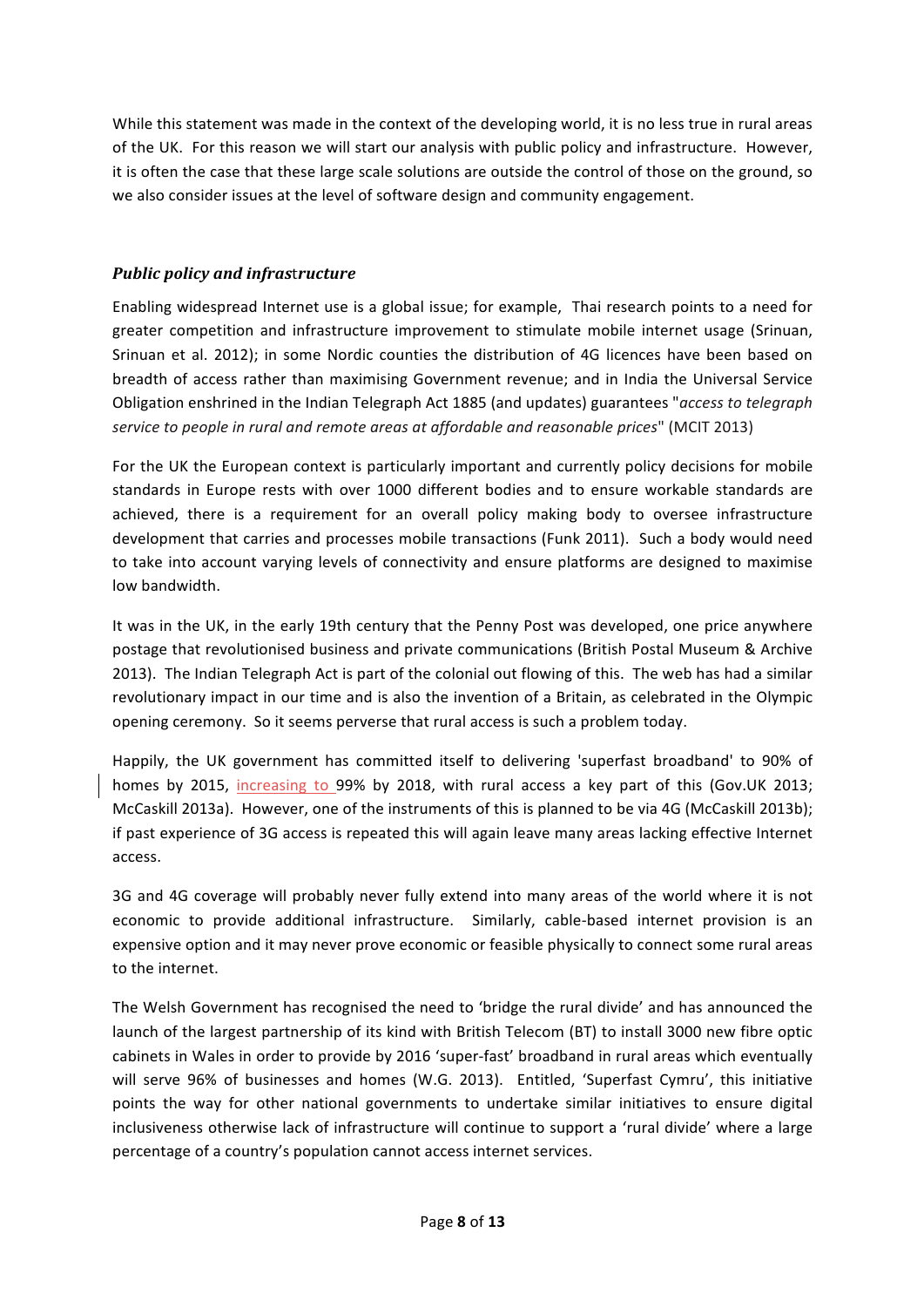It is not uncommon in rural areas to have emergency mobile access as there may be some telecommunications mast in range, but not that operated by one's own service provider. At a European level, legislation has forced operators to provide universal European access with regulated charging, so that when roaming abroad within Europe, the consumer can access any network with a known fixed cost. It is not impossible to imagine such a policy for access within one's own country, so that one could access other operators' masts if one's own were not available. If this were implemented, it may then be possible for local communities to set up small masts to fill in gaps, knowing that income would accrue. Similar charging-based mechanisms for local and personal electricity generation proved exceptionally effective in encouraging small-scale solar and wind generation.

#### *Software and technical design*

There will always be a gap between rural and urban services, so it is critical that software degrades gracefully rather than fail completely as is currently the situation with many major apps and bespoke systems.

There seems to be two main commercial problems:

- 1. commercial developers do not even recognise the problem as they are based in major population centres such as Silicon Valley
- 2. even if the issue is noticed the proportion of people affected make it uneconomic to design systems taking poor connectivity into account

The first of these requires raising awareness amongst developer communities, but this will only be effective if the second is also addressed.

There are two potential approaches 'carrot and stick'.

First, the *'carrot'* would be to provide suitable toolkits and design advice to make the development of correctly operating systems easy; that is to slew the cost–benefit trade off. There has been research in this area dating back nearly 20 years (Dix 1995), but, overall, it has been relatively poorly studied as the perception is often that 'connectivity will get better', and it is of course not an obvious problem in well-appointed research laboratories.

Second, the 'stick' would be via public policy. Issue (2) is not unlike accessibility for disability where many countries have legislation mandating reasonable efforts to make software and websites accessible across disability groups, for example, making websites easier to use with screen readers. The legal provision in turn both raised awareness and helped encourage commercial providers of software tools, such as web site builders, to include features to make it easier to create accessible websites. Perhaps similar regulations concerning connectivity-related accessibility could encourage similar good behaviour.

#### *Community proactive and radical solutions*

Although government commitment to provide fixed broadband services to residents is a welcome step to harmonise urban/rural services, it does not address needs of visitors who still need to access internet services via mobile and commercial requirements of local businesses and communities who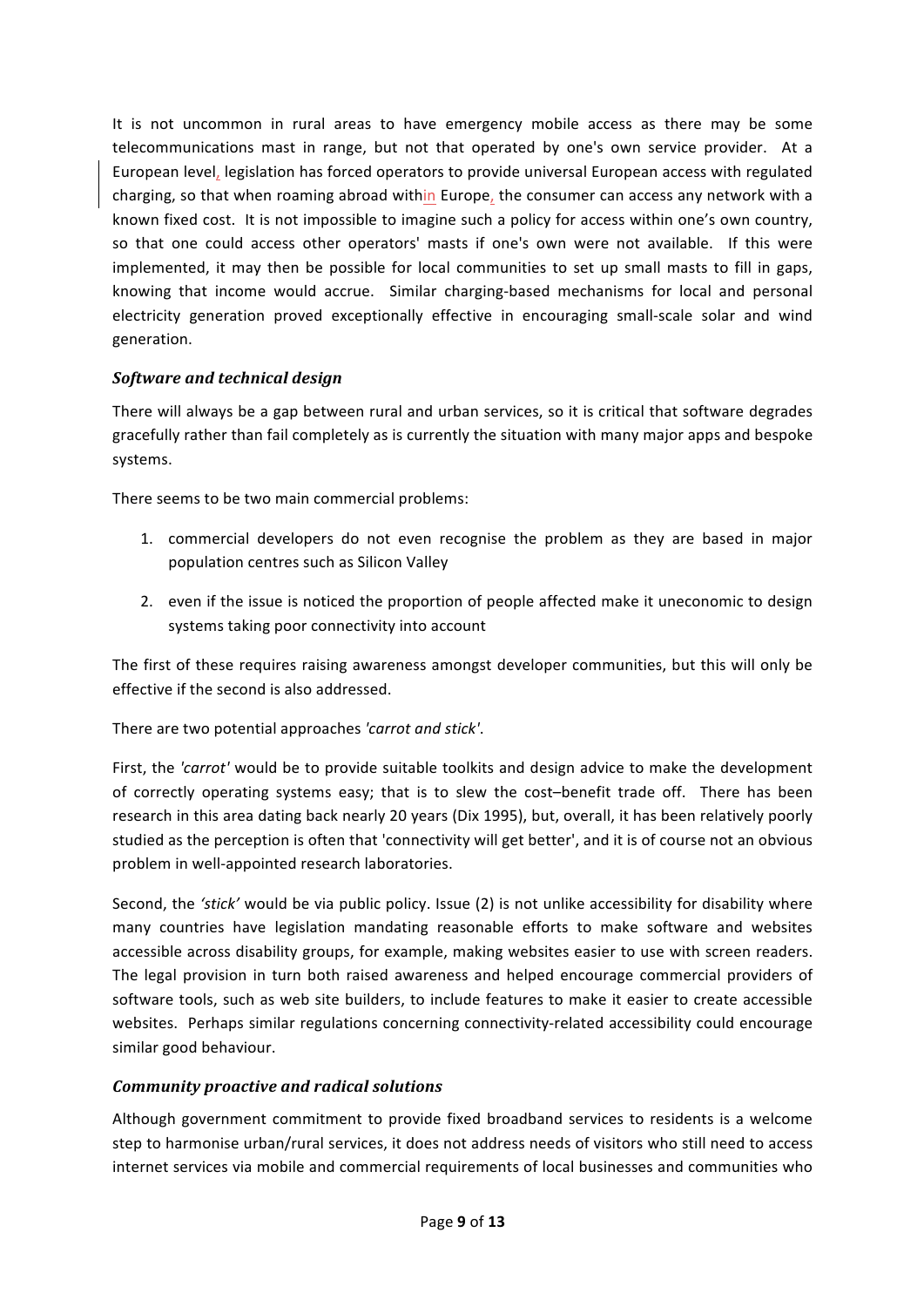wish to service those needs. One solution has been to provide WIFI hubs in villages (Porritt 2012) and in venues servicing tourism (Tomaszcynk 2012).

However, as we have noted, hotels, guest houses and cafes in practice find it difficult to set up a reliable service even where there is an underlying infrastructure available. There is clearly a need for 'easy install' kits at various scales, dealing not only with physical installation, which may frequently be managed by a local expert or knowledgeable relative, but also ongoing administration. It maybe that this requires explicit commissioning by national tourism authorities or interested non-profit bodies, if the scale of such installations is too small to encourage commercial innovation.

There are also innovative local web solutions such as (Qraqrbox 2013), a standalone web and WiFi box that provides access to selected websites, including rich media content, even when completely disconnected from the mains electricity. Qraqrbox uses solar power and batteries to allow use without an electrical supply, and uses local copies of websites to transparently give access to content.

As well as community-level provision of infrastructure, there may be opportunities to create software tuned more closely to specific community concerns. For example, on Tiree, a special web portal TireeConnect was built to help youth workers connect with young people on the island using SMS and social networks via a simple uniform interface. Similarly local shops, whether privately or community owned, are often an important social hub but are under constant pressure from competition of supermarkets and online shopping which have larger turnover and so can afford smaller margins. There may be options for an *'electronic village shop'* using IT to offer additional services within the physical shop (Dix 2008; Dix and Subramanian 2010).

# **Conclusions**

Digital tourism and increasingly day-to-day life within a rural community is highly reliant on availability of mobile connectivity. This is particularly important to attract affluent young consumers and other adopters of mobile internet who are crucial to the sustainability of marginal communities. Although mitigation of signal deficiency is possible by provision of wired and WIFI facilities within a community and thus service the needs of residents, those on the move between communities or intending to use services while in a countryside location will still be subject to intermittent, slow or non-existent connection to services. App developers need to consider the location and possible end user experience when designing services that may be accessed in areas of low connectivity. National Governments need to consider schemes not just to deliver infrastructure but to support and engage local businesses and communities in the use of equipment such as WIFI to support tourism needs and ultimately bring economic benefit to rural communities.

# **Acknowledgements**

The authors would like to acknowledge the Knowledge Economy Skills Scholarships (KESS) initiative, funded by the European Social Fund (ESF), for supporting this research; dot.rural RCUK Digital Economy Hub at University of Aberdeen, which supported the Wales walk as part of its partner scheme; Ramblers Cymru, National Resources Wales and many individuals who contributed in numerous ways.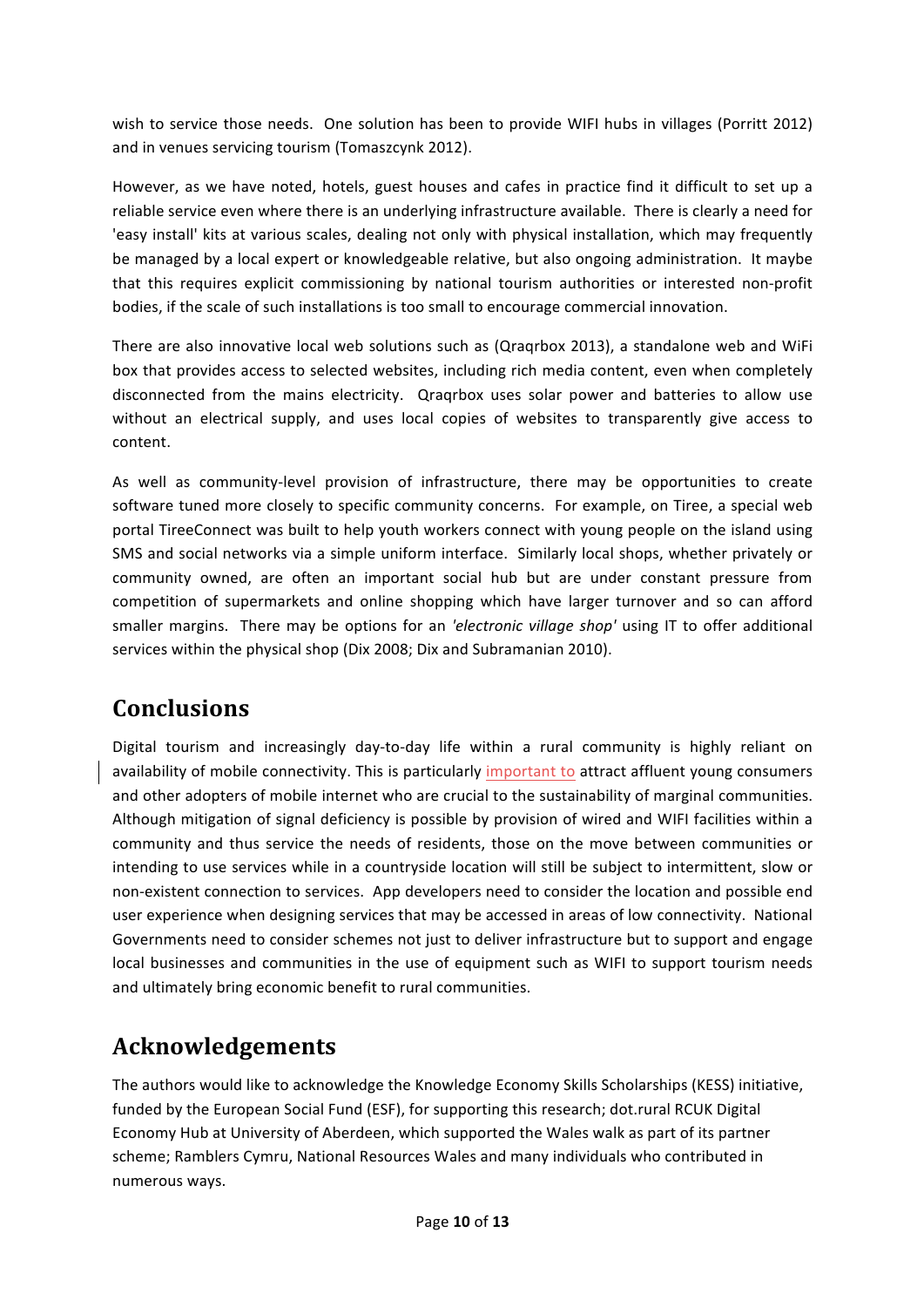## **References**

Aldrick, P. (2012). UK reclaims sixth largest economy slot. The Telegraph,.

- BBC. (2011). "3G mobile data network crowd-sourcing survey by BBC News." Retrieved 23/07/2013, from http://www.bbc.co.uk/news/business-14574816.
- BBC. (2011). "Email obsession 'will impact Christmas holidays'." Retrieved 03/01/2014, from http://www.bbc.co.uk/news/technology-16075103.
- BBC. (2013). "Should you delete all emails you get while you are on holiday?" Retrieved 07/01/2014, from http://www.bbc.co.uk/news/magazine-23547802.
- British Postal Museum & Archive. (2013). "Rowland Hill's Postal Reforms." Retrieved 26/11/2013, from http://www.postalheritage.org.uk/page/rowlandhill.
- Brown, B. and M. Chalmers (2003). Tourism and mobile technology. ECSCW 2003, Springer.
- Citizens Advice Bureau. (2013). "22% don't have basic banking services needed to deal with Universal Credit." Retrieved 29/01/2014, from http://www.citizensadvice.org.uk/index/pressoffice/press\_index/press\_office20131105.htm .
- Cressman, K. (2001). "Desert locust guidelines: 2 Survey." Rome: Food and Agriculture organization (FAO) of the United Nations: 15.
- de Reuver, M., G. Ongena, et al. (2013). "Should mobile Internet be an extension to the fixed web? Fixed-mobile reinforcement as mediator between context of use and future use." Telematics and Informatics **30**(2): 111-120.
- DEFRA (2013). Statistical digest of rural England 2013: January 2013.
- Dix, A. (1995). Cooperation without (reliable) communication. Mobile Computing and its Applications, IEE Colloquium on, IET.
- Dix, A. (2008, 02/03/2008). "The electronic village shop update and kit." Retrieved 29/01/2014, from http://alandix.com/blog/2008/03/02/the-electronic-village-shop-update-and-kit/.
- Dix, A. (2013). The Walk: exploring the technical and social margins. India HCI Bangalore.
- Dix, A. and S. Subramanian (2010). "IT for Sustainable Growth." Journal of Technology Management for Growing Economies 1(1): 35-54.
- E.E. (2013). "our network." Retrieved 23/07/2013, from http://shop.orange.co.uk/biggest-3gnetwork.
- Ferguson, J. (1990). The anti-politics machine: development, depoliticization, and bureaucratic power in Lesotho, CUP Archive.
- Funk, J. L. (2011). "Standards, critical mass, and the formation of complex industries: A case study of the mobile Internet." Journal of Engineering and Technology Management 28(4): 232-248.
- Gerpott, T. J., S. Thomas, et al. (2013). "Characteristics and mobile Internet use intensity of consumers with different types of advanced handsets: An exploratory empirical study of iPhone, Android and other web-enabled mobile users in Germany." Telecommunications Policy **37**(4–5): 357-371.
- Gerpott, T. J., S. Thomas, et al. (2013). "Personal characteristics and mobile Internet use intensity of consumers with computer-centric communication devices: An exploratory empirical study of iPad and laptop users in Germany." Telematics and Informatics **30**(2): 87-99.
- Gledhill, R. (2013). Religious couple win fight to file VAT returns by post. The Times.
- Goodman, A. and P. Gregg (2010). Poorer Children's Educational Attainment: How Important Are Attitudes And Behaviour?, Joseph Rowntree Foundation.
- Gov.UK (2013). Broadband Delivery UK. M. S. Department for Culture.
- HistoryPoints. (2013). "Bringing local history to your mobile phone." Retrieved 09/12/2013, from http://historypoints.org.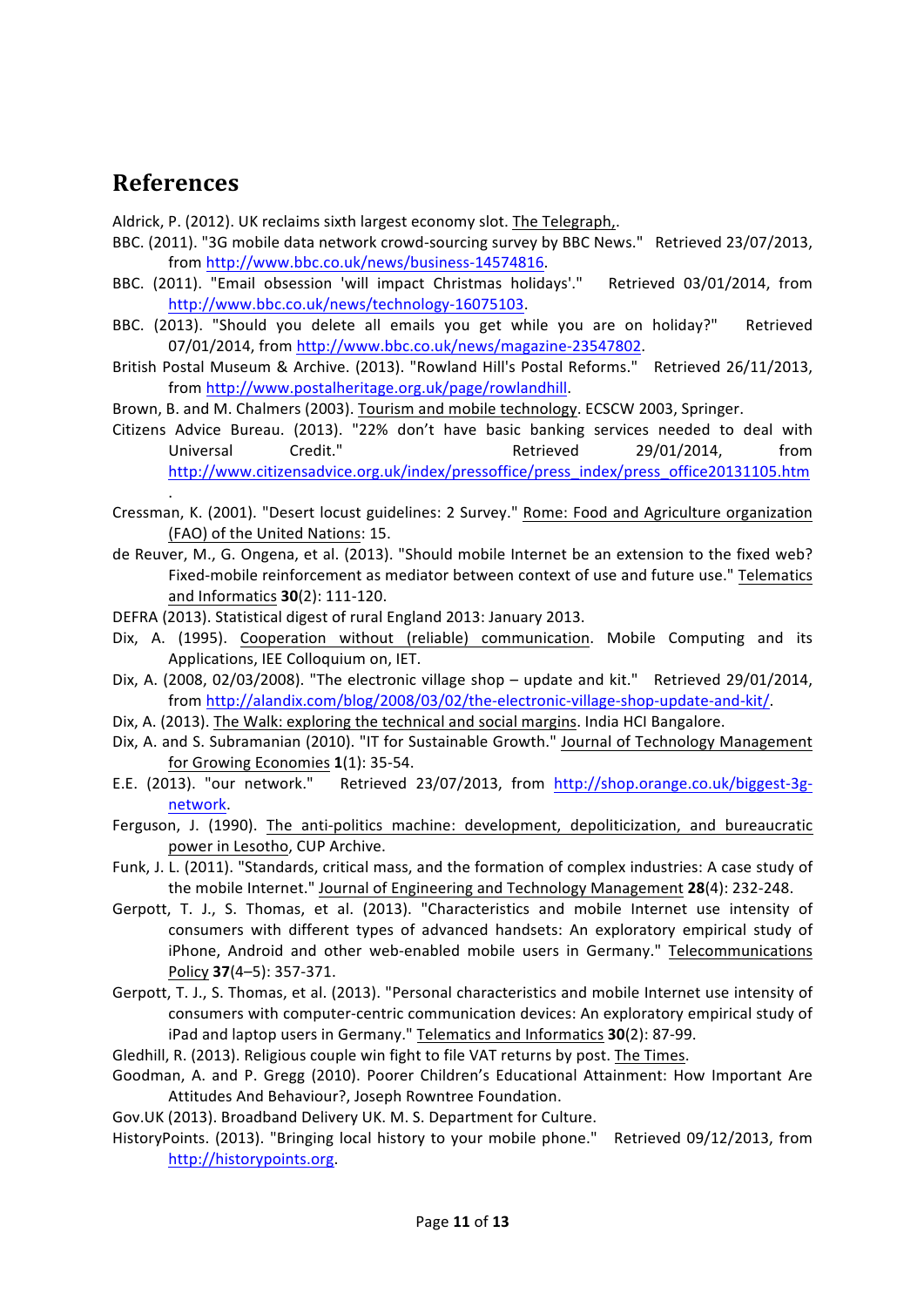- Irani, L., J. Vertesi, et al. (2010). Postcolonial computing: a lens on design and development. Proceedings of the SIGCHI Conference on Human Factors in Computing Systems, ACM.
- Kellaway, L. (2013). Must I check my work emails while I'm on holiday? Financial Times. London (UK): 10.
- Kim, D. Y., J. Park, et al. (2008). "A model of traveller acceptance of mobile technology." International Journal of Tourism Research 10(5): 393-407.
- Lin, W.-Y., X. Zhang, et al. (2013). "From the wired to wireless generation? Investigating teens' Internet use through the mobile phone." Telecommunications Policy 37(8): 651-661.
- López-Nicolás, C., F. J. Molina-Castillo, et al. (2008). "An assessment of advanced mobile services acceptance: Contributions from TAM and diffusion theory models." Information & Management **45**(6): 359-364.
- Macfarlane, R. (2012). The old ways: A journey on foot, Penguin UK.
- McCaskill, S. (2013a, 27/06/2013). "Government Pledges £250m For Almost Total Superfast Broadband Coverage By 2018." Retrieved 09/12/2013, from http://www.techweekeurope.co.uk/news/uk-broadband-bduk-superfast-fibre-120274.
- McCaskill, S. (2013b, 07/10/2013). "Mobile Operators To Attend Government 4G Meeting." Retrieved 09/12/2013, from http://www.techweekeurope.co.uk/news/government-4g-ltemobile-operators-128849.
- MCIT (2013). UNIVERSAL SERVICE OBLIGATION FUND OF INDIA. I. Ministry of Communication and Information Technology.
- Mobile Operators Association. (2013). "Stats and Facts." Retrieved 08/12/2013, from http://www.mobilemastinfo.com/stats-and-facts/.
- mobiThinking. (2013). "Global mobile statistics 2013 Part B: Mobile Web; mobile broadband penetration; 3G/4G subscribers and networks." Retrieved 08/12/2013, from http://mobithinking.com/mobile-marketing-tools/latest-mobile-stats/b#mobilepageviews.
- Ofcom. (2013, 24/10/2013). "UK Mobile Services Map 2013." Retrieved 08/12/2013, from http://maps.ofcom.org.uk/mobile-services/.
- Okazaki, S. (2006). "What do we know about mobile Internet adopters? A cluster analysis." Information & Management **43**(2): 127-141.
- ONS (2013). Statistical Bulletin: Retail Sales, Office of National Statistics. O. o. N. Statistics.
- Porritt, R. (2012). Shingle Street: Hamlet gets its own super fast broadband. East Anglian Daily Times.
- Poslad, S., H. Laamanen, et al. (2001). "Crumpet: Creation of user-friendly mobile services personalised for tourism."
- Qraqrbox. (2013). "Welcome to Qraqrbox." Retrieved 24/09/13, from https://www.qraqrbox.com/company.
- RSE (2013). Spreading the benefits of digital participation: An interim report for consultation. Edinburgh, Royal Society of Edinburgh**:** 22-24.
- Ryan, C. and U. Rao (2008). "Holiday users of the Internet ease of use, functionality and novelty." International Journal of Tourism Research **10**(4): 329-339.
- Schwinger, W., C. Grün, et al. (2005). "Context-awareness in mobile tourism guides-A comprehensive survey." Rapport Technique. Johannes Kepler University Linz.
- Sherman, J. (2013). Half of benefit claimants lack skill to complete online forms This report is based on a Citizens Advice Bureau survey. The Times. London: 6.
- Srinuan, C., P. Srinuan, et al. (2012). "An analysis of mobile Internet access in Thailand: Implications for bridging the digital divide." Telematics and Informatics 29(3): 254-262.

Stevens, W. R. and G. R. Wright (1994). TCP/IP Illustrated: The protocols, Addison-Wesley.

- Tomaszcynk, S. (2012). "Three to provide free WiFi for tourists in Wales." Retrieved 27/07/13, from http://www.mobilenewscwp.co.uk/2012/10/24/three-to-provide-free-wifi-for-tourists-inwales/.
- Townsend, L., A. Sathiaseelan, et al. (2013). "Enhanced broadband access as a solution to the social and economic problems of the rural digital divide." Local Economy 28(6): 580-595.